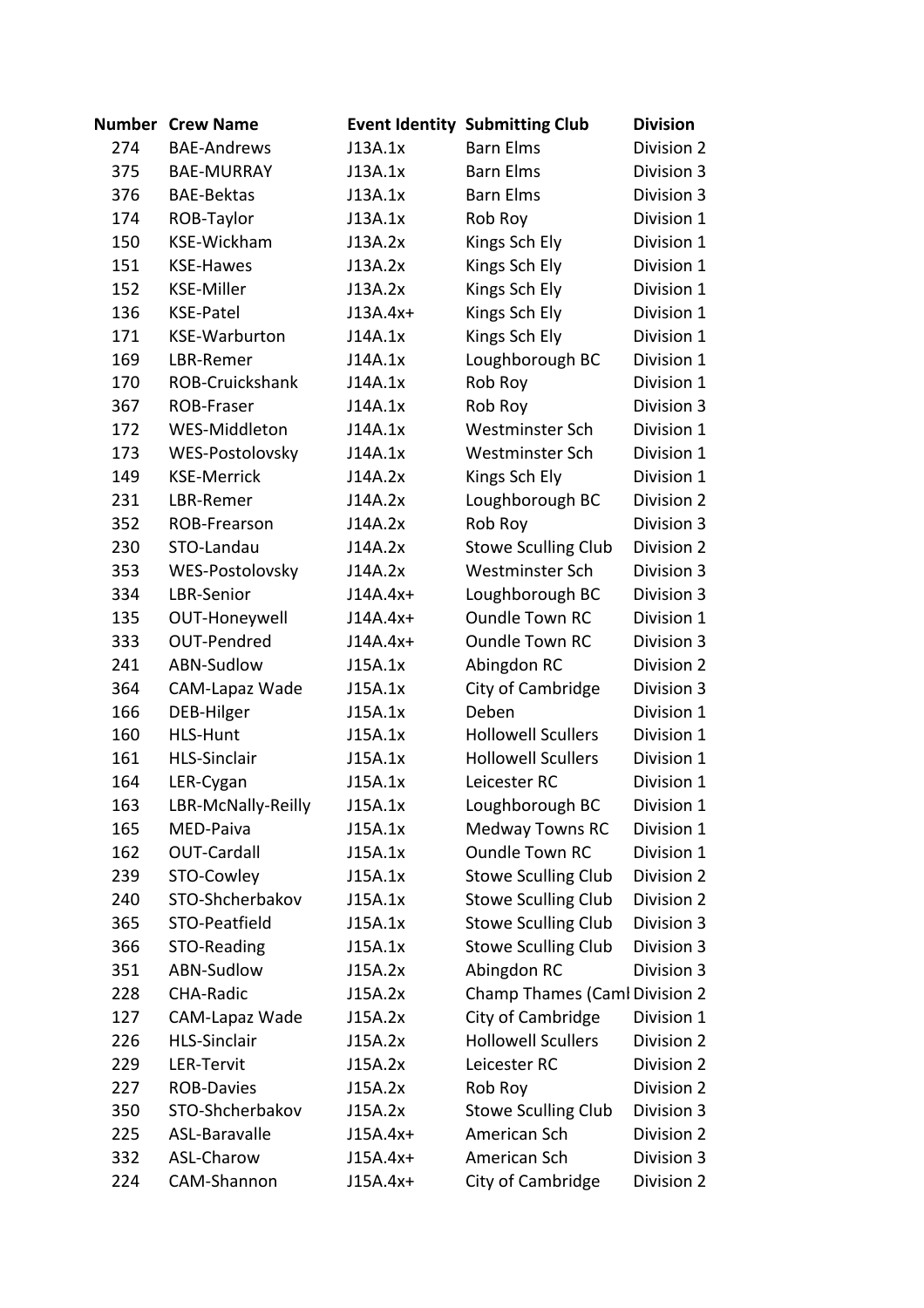| 331 | ROB-Cruickshank     | $J15A.4x+$ | Rob Roy                              | Division 3 |
|-----|---------------------|------------|--------------------------------------|------------|
| 237 | ASL-Ojjeh           | J16A.1x    | American Sch                         | Division 2 |
| 326 | <b>CNN-Gardiner</b> | J16A.1x    | Cambridge 99                         | Division 3 |
| 327 | CNN-Martin-Redman   | J16A.1x    | Cambridge 99                         | Division 3 |
| 328 | CHA-Jacklin         | J16A.1x    | <b>Champ Thames (Caml Division 3</b> |            |
| 124 | HLS-Coxon           | J16A.1x    | <b>Hollowell Scullers</b>            | Division 1 |
| 125 | ROB-Sewell          | J16A.1x    | Rob Roy                              | Division 1 |
| 126 | ROB-McLuskie        | J16A.1x    | Rob Roy                              | Division 1 |
| 238 | WES-Howard          | J16A.1x    | Westminster Sch                      | Division 2 |
| 109 | ASL-Chene           | J16A.2x    | American Sch                         | Division 1 |
| 210 | <b>BRX-Tott</b>     | J16A.2x    | <b>Broxbourne RC</b>                 | Division 2 |
| 108 | CNN-Martin-Redman   | J16A.2x    | Cambridge 99                         | Division 1 |
| 211 | CAM-Abdel-Rahman    | J16A.2x    | City of Cambridge                    | Division 2 |
| 319 | DEB-Robson          | J16A.2x    | Deben                                | Division 3 |
| 209 | HLS-Coxon           | J16A.2x    | <b>Hollowell Scullers</b>            | Division 2 |
| 317 | LER-Sharman         | J16A.2x    | Leicester RC                         | Division 3 |
| 318 | LER-Stanley         | J16A.2x    | Leicester RC                         | Division 3 |
| 304 | <b>BAE-Tyrie</b>    | J16A.4x-   | <b>Barn Elms</b>                     | Division 3 |
| 103 | <b>BRX-Wren</b>     | J16A.4x-   | <b>Broxbourne RC</b>                 | Division 1 |
| 104 | LER-Sharman         | J16A.4x-   | Leicester RC                         | Division 1 |
| 305 | <b>ROB-Sewell</b>   | J16A.4x-   | Rob Roy                              | Division 3 |
| 123 | ASL-Bake            | J17A.1x    | American Sch                         | Division 1 |
| 122 | CNN-Macdonald       | J17A.1x    | Cambridge 99                         | Division 1 |
| 322 | CAM-Goode           | J17A.1x    | City of Cambridge                    | Division 3 |
| 325 | DEB-Lelijveld       | J17A.1x    | Deben                                | Division 3 |
| 323 | STO-Simpson         | J17A.1x    | <b>Stowe Sculling Club</b>           | Division 3 |
| 324 | STO-Roxburgh        | J17A.1x    | <b>Stowe Sculling Club</b>           | Division 3 |
| 208 | ASL-Skow            | J17A.2x    | American Sch                         | Division 2 |
| 308 | <b>BRX-Crowther</b> | J17A.2x    | Broxbourne RC                        | Division 3 |
| 207 | CAM-Smart           | J17A.2x    | City of Cambridge                    | Division 2 |
| 309 | <b>KSE-Bates</b>    | J17A.2x    | Kings Sch Ely                        | Division 3 |
| 307 | ROB-Tupikov         | J17A.2x    | Rob Roy                              | Division 3 |
| 204 | <b>BRX-Welch</b>    | J17A.4x-   | Broxbourne RC                        | Division 2 |
| 101 | CAM-Smart           | J17A.4x-   | City of Cambridge                    | Division 1 |
| 102 | DEB-Pidd            | J17A.4x-   | Deben                                | Division 1 |
| 203 | STO4x- - Peatfield  | J17A.4x-   | <b>Stowe Sculling Club</b>           | Division 2 |
| 120 | CAM-Schofield       | J18A.1x    | City of Cambridge                    | Division 1 |
| 121 | <b>OUT-Stratton</b> | J18A.1x    | <b>Oundle Town RC</b>                | Division 1 |
| 106 | <b>ASL-Calvert</b>  | J18A.2x    | American Sch                         | Division 1 |
| 105 | <b>BRX-Carter</b>   | J18A.2x    | Broxbourne RC                        | Division 1 |
| 306 | CAM-Smart           | J18A.2x    | City of Cambridge                    | Division 3 |
| 107 | <b>KSE-Bates</b>    | J18A.2x    | Kings Sch Ely                        | Division 1 |
| 205 | LER-Farhand         | J18A.2x    | Leicester RC                         | Division 2 |
| 206 | LER-Salmon          | J18A.2x    | Leicester RC                         | Division 2 |
| 303 | <b>ASL-Calvert</b>  | J18A.4x-   | American Sch                         | Division 3 |
| 301 | <b>BRX-Carter</b>   | J18A.4x-   | Broxbourne RC                        | Division 3 |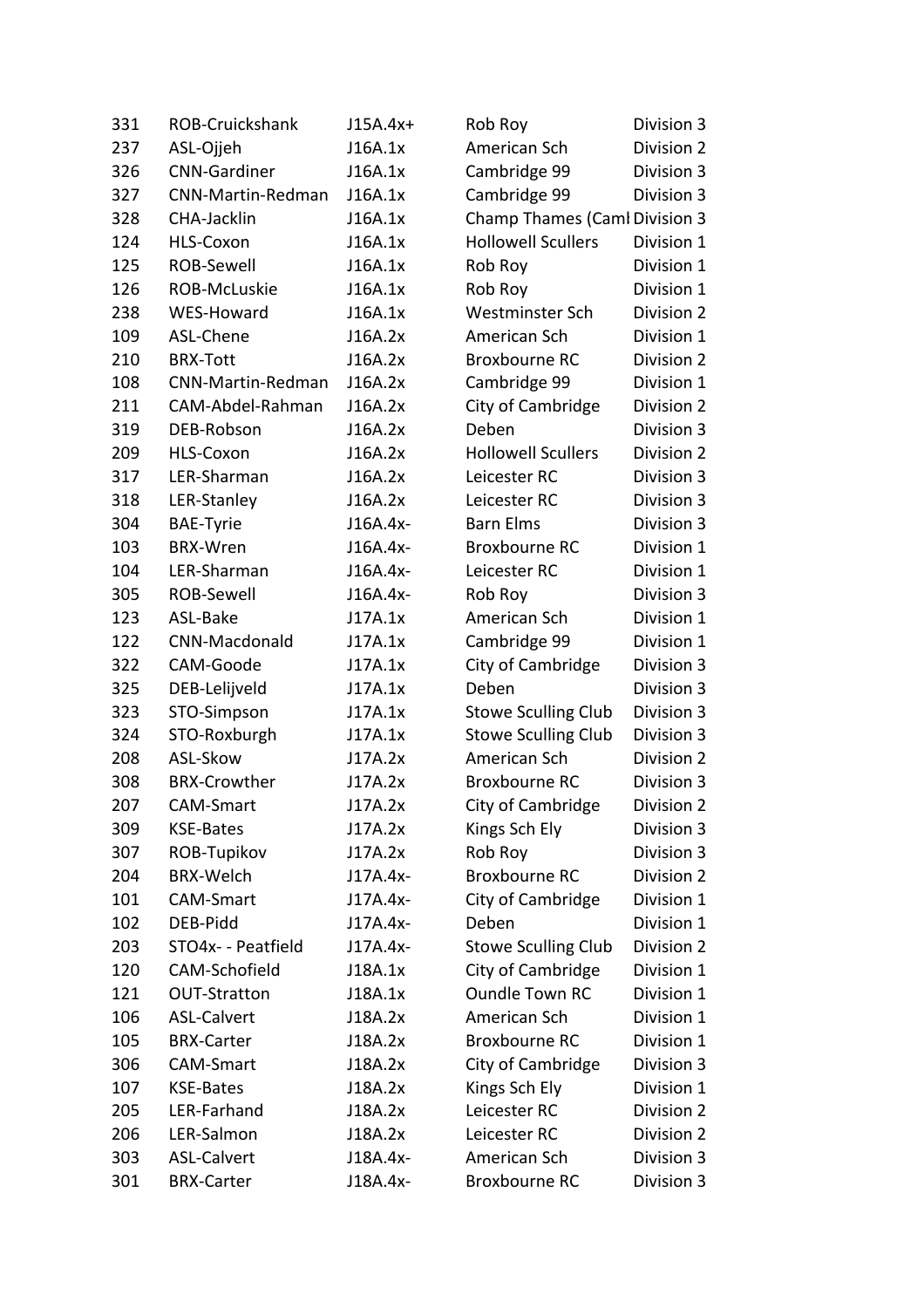| 201 | CAM-Schofield        | J18A.4x-     | City of Cambridge                    | Division 2 |
|-----|----------------------|--------------|--------------------------------------|------------|
| 302 | LER-Salmon           | J18A.4x-     | Leicester RC                         | Division 3 |
| 202 | OUT-Johnson          | J18A.4x-     | <b>Oundle Town RC</b>                | Division 2 |
| 378 | CHA- E Jacklin       | Time only    | <b>Champ Thames (Caml Division 3</b> |            |
| 275 | <b>CAM-Fowlie</b>    | W.J13A.1x    | City of Cambridge                    | Division 2 |
| 176 | PHS-Moore            | W.J13A.1x    | Putney High Sch                      | Division 1 |
| 377 | PHS-Almedia Bridges  | W.J13A.1x    | Putney High Sch                      | Division 3 |
| 371 | <b>BAE-Williams</b>  | W.J13A.2x    | <b>Barn Elms</b>                     | Division 3 |
| 158 | <b>HLS-Sinclair</b>  | W.J13A.2x    | <b>Hollowell Scullers</b>            | Division 1 |
| 372 | <b>HLS-Henry</b>     | W.J13A.2x    | <b>Hollowell Scullers</b>            | Division 3 |
| 156 | LBR-Senior           | W.J13A.2x    | Loughborough BC                      | Division 1 |
| 157 | PHS-Zedda James      | W.J13A.2x    | Putney High Sch                      | Division 1 |
| 370 | PHS-Thomas           | W.J13A.2x    | Putney High Sch                      | Division 3 |
| 159 | ROB-Wolfson          | W.J13A.2x    | Rob Roy                              | Division 1 |
| 260 | <b>HLS-Sinclair</b>  | W.J13A.4x+   | <b>Hollowell Scullers</b>            | Division 2 |
| 358 | <b>KSE-Stubbs</b>    | $W.J13A.4x+$ | Kings Sch Ely                        | Division 3 |
| 359 | <b>KSE-Scott</b>     | $W.J13A.4x+$ | Kings Sch Ely                        | Division 3 |
| 148 | LER-Parkes-Bowen     | W.J13A.4x+   | Leicester RC                         | Division 1 |
| 147 | PHS-Thomas           | W.J13A.4x+   | Putney High Sch                      | Division 1 |
| 259 | PHS-Gradidge         | $W.J13A.4x+$ | Putney High Sch                      | Division 2 |
| 261 | PHS-Patel            | W.J13A.4x+   | Putney High Sch                      | Division 2 |
| 357 | PHS-Szmukler         | $W.J13A.4x+$ | Putney High Sch                      | Division 3 |
| 373 | ABN-Giachino         | W.J14A.1x    | Abingdon RC                          | Division 3 |
| 175 | CAM-Goode            | W.J14A.1x    | City of Cambridge                    | Division 1 |
| 272 | <b>KSE-Moore</b>     | W.J14A.1x    | Kings Sch Ely                        | Division 2 |
| 273 | KSE-McGrath          | W.J14A.1x    | Kings Sch Ely                        | Division 2 |
| 271 | PHS-McIntyre         | W.J14A.1x    | Putney High Sch                      | Division 2 |
| 374 | STO-Dudgeon          | W.J14A.1x    | <b>Stowe Sculling Club</b>           | Division 3 |
| 361 | <b>ABN-Millard</b>   | W.J14A.2x    | Abingdon RC                          | Division 3 |
| 363 | <b>CAB-Forbes</b>    | W.J14A.2x    | Cantabrigian                         | Division 3 |
| 262 | CAM-Majumdar         | W.J14A.2x    | City of Cambridge                    | Division 2 |
| 379 | <b>CAM-Potterill</b> | W.J14A.2x    | City of Cambridge                    | Division 3 |
| 362 | <b>KSE-McGrath</b>   | W.J14A.2x    | Kings Sch Ely                        | Division 3 |
| 154 | <b>LCN-Eccles</b>    | W.J14A.2x    | Lincoln RC                           | Division 1 |
| 360 | <b>OUT-Moyses</b>    | W.J14A.2x    | <b>Oundle Town RC</b>                | Division 3 |
| 263 | PHS-Colehan          | W.J14A.2x    | Putney High Sch                      | Division 2 |
| 153 | <b>ROB-Clements</b>  | W.J14A.2x    | Rob Roy                              | Division 1 |
| 155 | ROB-Parker           | W.J14A.2x    | Rob Roy                              | Division 1 |
| 254 | ABN-Millard          | W.J14A.4x+   | Abingdon RC                          | Division 2 |
| 255 | ABN-McKenzie         | W.J14A.4x+   | Abingdon RC                          | Division 2 |
| 342 | <b>BAE-Kapoor</b>    | W.J14A.4x+   | <b>Barn Elms</b>                     | Division 3 |
| 256 | <b>OUN-Rock</b>      | W.J14A.4x+   | <b>Oundle Sch</b>                    | Division 2 |
| 257 | <b>OUN-Wilson</b>    | W.J14A.4x+   | <b>Oundle Sch</b>                    | Division 2 |
| 258 | <b>OUN-Miller</b>    | W.J14A.4x+   | <b>Oundle Sch</b>                    | Division 2 |
| 252 | OUT-Guttridge-Smith  | W.J14A.4x+   | <b>Oundle Town RC</b>                | Division 2 |
| 253 | PHS-Butterworth      | W.J14A.4x+   | Putney High Sch                      | Division 2 |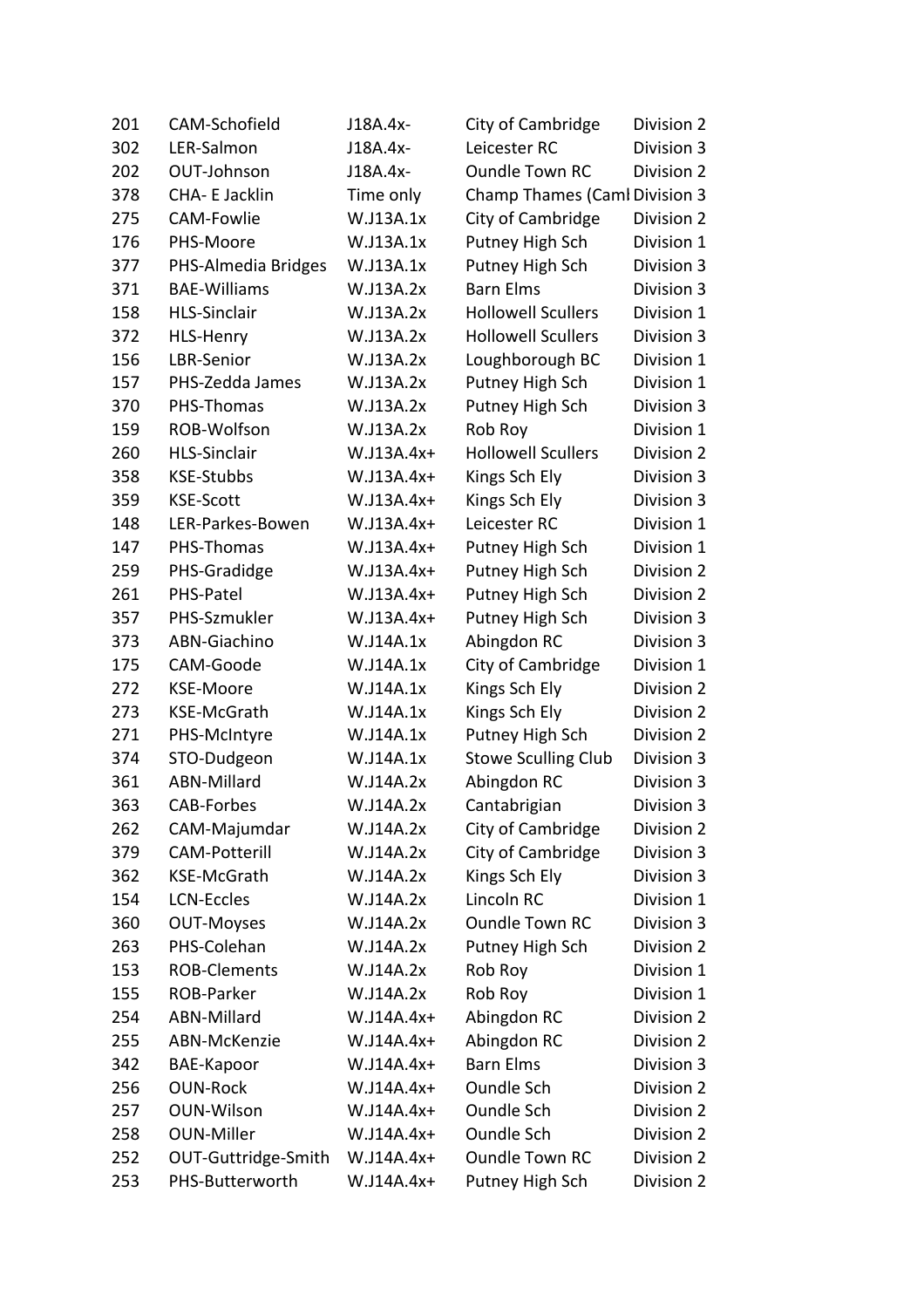| 343 | ROB-Thomson           | $W.J14A.4x+$ | Rob Roy                       | Division 3 |
|-----|-----------------------|--------------|-------------------------------|------------|
| 270 | ABN-Hannigan          | W.J15A.1x    | Abingdon RC                   | Division 2 |
| 168 | CAM-Redfern           | W.J15A.1x    | City of Cambridge             | Division 1 |
| 264 | CAM-Latham            | W.J15A.1x    | City of Cambridge             | Division 2 |
| 265 | <b>HLS-Bright</b>     | W.J15A.1x    | <b>Hollowell Scullers</b>     | Division 2 |
| 266 | <b>HLS-Hart</b>       | W.J15A.1x    | <b>Hollowell Scullers</b>     | Division 2 |
| 268 | LCN-Dyer              | W.J15A.1x    | Lincoln RC                    | Division 2 |
| 267 | LBR-Senior            | W.J15A.1x    | Loughborough BC               | Division 2 |
| 269 | ROB-Harrison          | W.J15A.1x    | Rob Roy                       | Division 2 |
| 233 | ABN-Jewell            | W.J15A.2x    | Abingdon RC                   | Division 2 |
| 234 | <b>ABN-Simmonds</b>   | W.J15A.2x    | Abingdon RC                   | Division 2 |
| 356 | ABN-Almond            | W.J15A.2x    | Abingdon RC                   | Division 3 |
| 355 | ASL-Brunsberg         | W.J15A.2x    | American Sch                  | Division 3 |
| 141 | <b>BRX-MacElvogue</b> | W.J15A.2x    | <b>Broxbourne RC</b>          | Division 1 |
| 232 | <b>BRX-Church</b>     | W.J15A.2x    | <b>Broxbourne RC</b>          | Division 2 |
| 145 | CAB-Weik-Clark        | W.J15A.2x    | Cantabrigian                  | Division 1 |
| 146 | CAB-Fleming           | W.J15A.2x    | Cantabrigian                  | Division 1 |
| 138 | CAM-Watson            | W.J15A.2x    | City of Cambridge             | Division 1 |
| 354 | CAM-Majumdar          | W.J15A.2x    | City of Cambridge             | Division 3 |
| 139 | <b>HLS-Buckley</b>    | W.J15A.2x    | <b>Hollowell Scullers</b>     | Division 1 |
| 142 | LER-Boyd              | W.J15A.2x    | Leicester RC                  | Division 1 |
| 143 | LER-Ireson            | W.J15A.2x    | Leicester RC                  | Division 1 |
| 144 | LCN-Dyer              | W.J15A.2x    | Lincoln RC                    | Division 1 |
| 235 | LCN-Baumber           | W.J15A.2x    | Lincoln RC                    | Division 2 |
| 140 | OUT-Cox               | W.J15A.2x    | <b>Oundle Town RC</b>         | Division 1 |
| 236 | <b>WES-Martin</b>     | W.J15A.2x    | Westminster Sch               | Division 2 |
| 338 | ABN-Hannigan          | W.J15A.4x+   | Abingdon RC                   | Division 3 |
| 340 | ABN-Tench             | $W.J15A.4x+$ | Abingdon RC                   | Division 3 |
| 251 | ASL-Brunsberg         | W.J15A.4x+   | American Sch                  | Division 2 |
| 339 | ASL-Henry             | W.J15A.4x+   | American Sch                  | Division 3 |
| 250 | <b>BAE-Evans</b>      | $W.J15A.4x+$ | <b>Barn Elms</b>              | Division 2 |
| 336 | <b>BRX-MacElvogue</b> | W.J15A.4x+   | Broxbourne RC                 | Division 3 |
| 341 | CAB-Fleming           | W.J15A.4x+   | Cantabrigian                  | Division 3 |
| 137 | <b>CHA-Merricks</b>   | W.J15A.4x+   | Champ Thames (Caml Division 1 |            |
| 335 | <b>HLS-Bright</b>     | W.J15A.4x+   | <b>Hollowell Scullers</b>     | Division 3 |
| 337 | LER-Ireson            | $W.J15A.4x+$ | Leicester RC                  | Division 3 |
| 167 | CNN-Petryszak         | W.J16A.1x    | Cambridge 99                  | Division 1 |
| 249 | <b>CNN-Watson</b>     | W.J16A.1x    | Cambridge 99                  | Division 2 |
| 242 | <b>CAM-Nielsen</b>    | W.J16A.1x    | City of Cambridge             | Division 2 |
| 248 | <b>LCN-Eccles</b>     | W.J16A.1x    | Lincoln RC                    | Division 2 |
| 247 | LBR-Ferris            | W.J16A.1x    | Loughborough BC               | Division 2 |
| 243 | ROB-Hindmarsh         | W.J16A.1x    | Rob Roy                       | Division 2 |
| 244 | ROB-Brown             | W.J16A.1x    | Rob Roy                       | Division 2 |
| 245 | ROB-Jones             | W.J16A.1x    | Rob Roy                       | Division 2 |
| 246 | <b>ROB-Miers</b>      | W.J16A.1x    | Rob Roy                       | Division 2 |
| 368 | WES-Sassow            | W.J16A.1x    | Westminster Sch               | Division 3 |